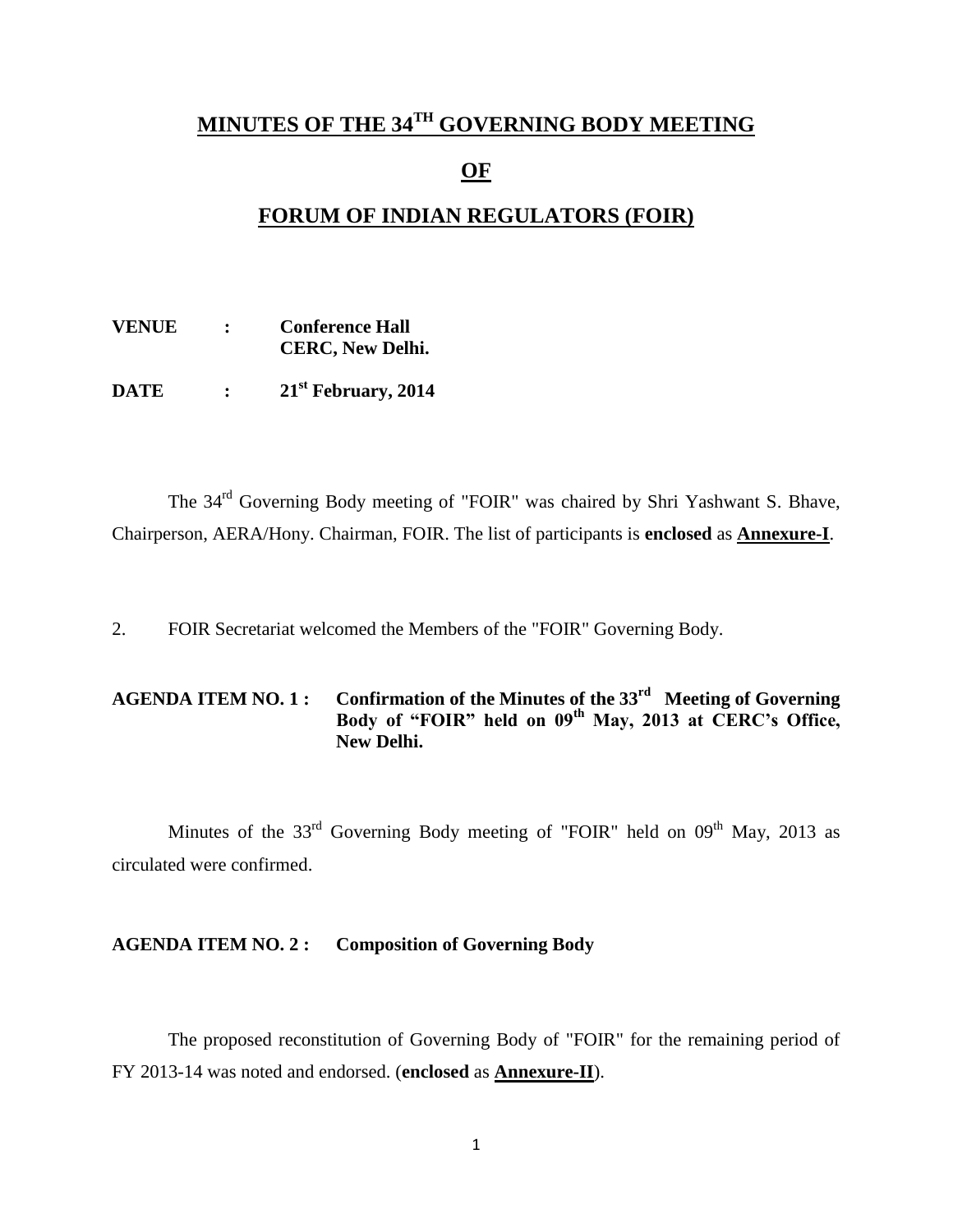### **AGENDA ITEM NO. 3 : Opening of Bank Account.**

The Governing Body approved the proposal to close the FOIR account with Bank of India, CGO Complex Branch, Lodhi Road, New Delhi and open a Savings-sum-Auto Sweep/Flexi Deposit Bank Account with Corporation Bank K. G. Marg, New Delhi given the convenience in day to day operation of the Bank Account.

It was also proposed to make the necessary changes regarding inclusion of names for Authorized Signatories for signing the cheques of FOIR as per the proposed reconstitution of the Governing Body. The Governing Body approved the "RESOLUTION" to be passed for opening of new bank account along with inclusion of the names of the proposed Authorized Signatories for signing the cheques of "FOIR" as per the proposed reconstitution of the Governing Body (**enclosed** as **Annexure-III**).

### **AGENDA ITEM NO. 4 : Request for membership of FOIR**

The Governing Body was informed about a request received from Independent Power Producers Association of India (IPPAI) to become a member of FOIR under the category of 'Research Institutions'. The Governing body desired that details regarding constitution, budgetary support/source of funding etc may be first sought from IPPAI and the request may again be submitted in the next meeting.

### **AGENDA ITEM NO. 5 : Discussion on the Concept Note on Setting up of Regulatory Research Institute (RRI).**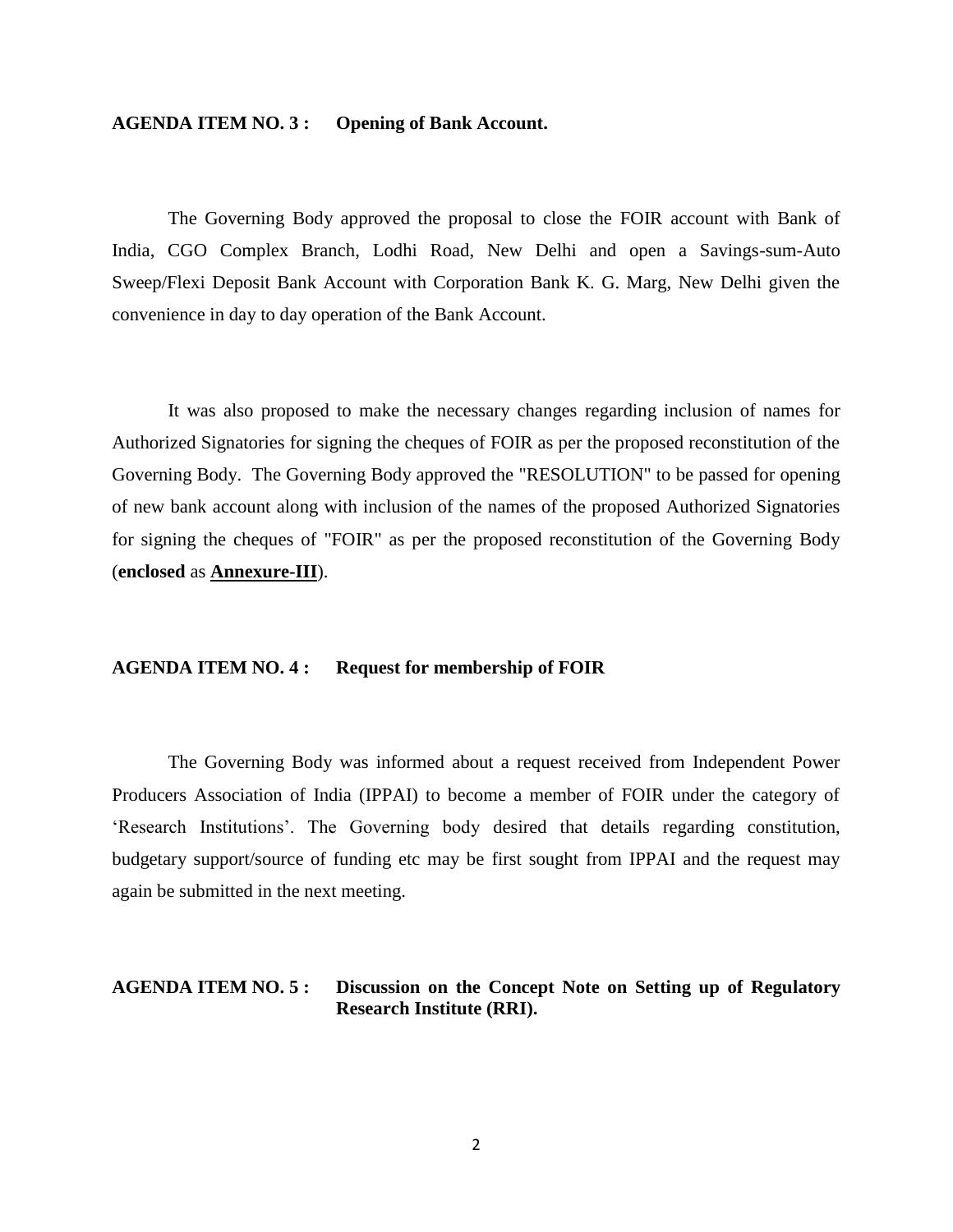A presentation was made by FOIR Secretariat outlining the roll out plan for setting up RRI. The Governing Body discussed various aspects of setting up of RRI including Location, funding etc. After discussion, the following consensus was evolved:

- FOIR should go ahead with setting up of RRI at the earliest.
- RRI should be set up as an independent institute.
- Initially, RRI may be accommodated in a rented property.
- RRI should be institutionalized, by engaging a Director with support staff.
- The institute shall arrange for guest faculties to begin with.
- The regulators may be mandated to get their staff trained in RRI.
- FOIR Secretariat shall explore the funding required from regulatory bodies with the approval of Chairperson, CERC and Hony. Chairman, FOIR.
- It was also decided that the premises of Central Board of Irrigation & Power (CBIP) at Malcha Marg, Chanakyapuri, New Delhi which is presently available could be explored for the purpose of housing RRI.

The meeting ended with a vote of thanks to the Chair.

\*\*\*\*\*\*\*\*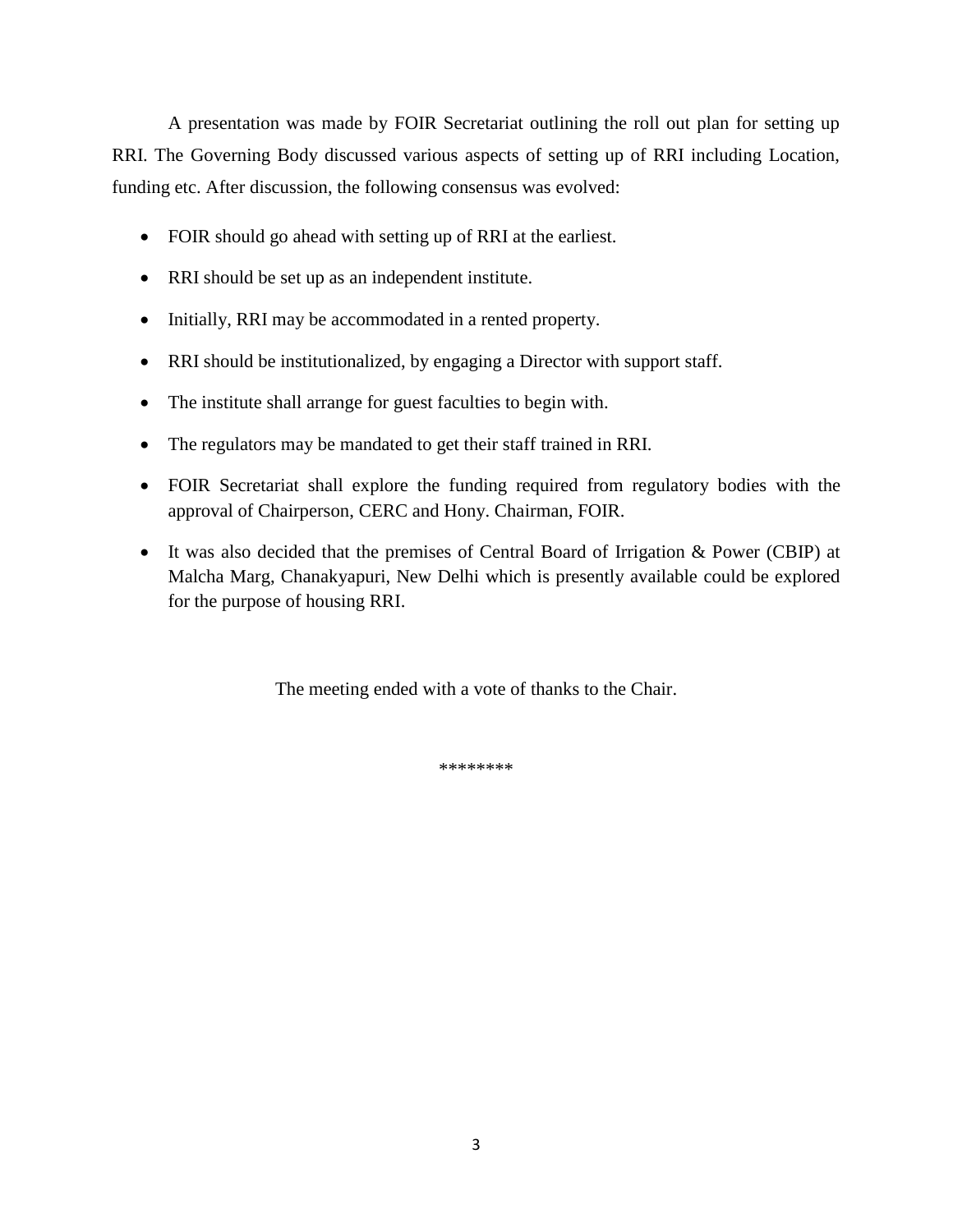# **/ ANNEXURE – I /**

# **LIST OF PARTICIPANTS ATTENDED THE 34TH GOVERNING BODY MEETING**

## **OF**

## **FORUM OF INDIAN REGULATORS ( FOIR )**

## **HELD ON 21ST FEBRUARY, 2014 AT CERC OFFICE, NEW DELHI**

| S.               | <b>NAME &amp; DESIGNATION</b>      | <b>ORGANIZATION</b> |
|------------------|------------------------------------|---------------------|
| No.              |                                    |                     |
| $\overline{1}$ . | <b>Shri Yashwant S. Bhave</b>      | <b>AERA</b>         |
|                  | <b>Chairperson</b>                 |                     |
| 2.               | <b>Shri Ashok Chawla</b>           | <b>CCI</b>          |
|                  | <b>Chairperson</b>                 |                     |
| 3.               | Shri S. Krishnan                   | <b>PNGRB</b>        |
|                  | <b>Chairperson</b>                 |                     |
| $\overline{4}$ . | <b>Shri Gireesh B. Pradhan</b>     | <b>CERC</b>         |
|                  | <b>Chairperson</b>                 |                     |
| 5.               | <b>Shri M.R. Sreenivasa Murthy</b> | <b>KERC</b>         |
|                  | <b>Chairperson</b>                 |                     |
| 6.               | <b>Shri Rakesh Sahni</b>           | <b>MPERC</b>        |
|                  | <b>Chairperson</b>                 |                     |
| 7.               | Shri V.S. Verma                    | <b>CERC</b>         |
|                  | <b>Member</b>                      |                     |
| 8.               | Shri M. Deena Dayalan              | <b>CERC</b>         |
|                  | <b>Member</b>                      |                     |
| 9.               | Shri A.K. Singhal                  | <b>CERC</b>         |
|                  | <b>Member</b>                      |                     |
| 10.              | Shri C.S. Sharma                   | <b>UERC</b>         |
|                  | <b>Member</b>                      |                     |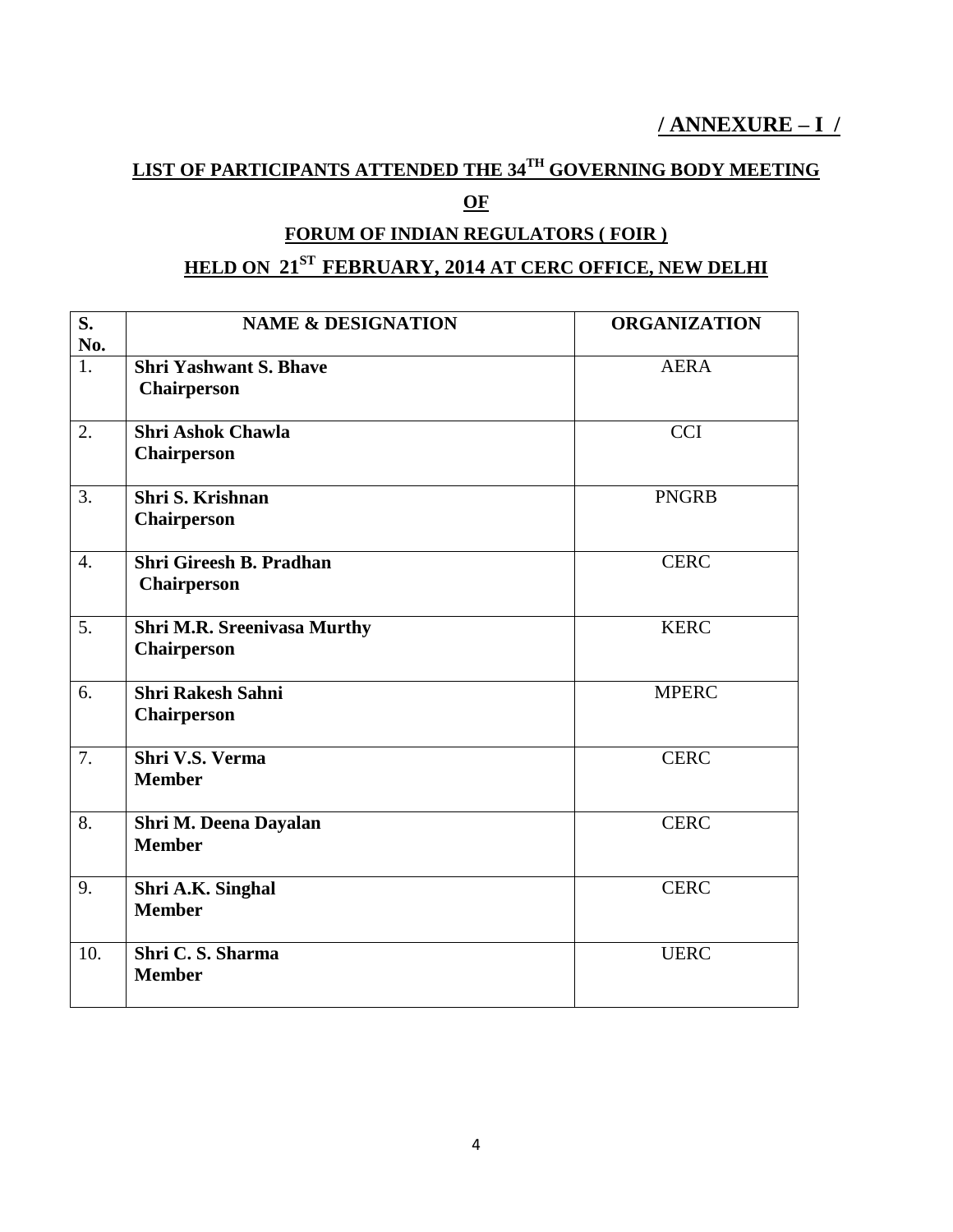# **/ Annexure-II /**

## **GOVERNING BODY OF FOIR**

## [till next AGM of FOIR (to be held in June, 2014)]

| <b>Name &amp; Designation</b>                            | Date of Appointment in<br><b>Regulatory Commission /</b><br><b>Authority</b> | Date of Retirement in<br><b>Regulatory Commission /</b><br><b>Authority</b> |
|----------------------------------------------------------|------------------------------------------------------------------------------|-----------------------------------------------------------------------------|
| Hony. Chairman (One Post)                                |                                                                              |                                                                             |
| Shri Yashwant S Bhave, Chairperson,<br><b>AERA</b>       | 01.08.2009                                                                   | 31.07.2014                                                                  |
| Hony. Vice-Chairman (Six Posts)                          |                                                                              |                                                                             |
| Shri S. Krishnan, Chairperson, PNGRB                     | 18.10.2011                                                                   | 16.08.2015                                                                  |
| Shri Ashok Chawla, Chairperson, CCI<br>(Finance)         | 20.10.2011                                                                   | 08.01.2016                                                                  |
| Shri M.R. Sreenivasa Murthy, Chairperson,<br><b>KERC</b> | 24.03.2010                                                                   | 03.03.2015                                                                  |
| Shri Rakesh Sahni,<br>Chairperson, MPERC                 | 22.09.2010                                                                   | 25.01.2015                                                                  |
| Shri Gireesh B. Pradhan,<br>Chairperson, CERC            | 22.10.2013                                                                   | 19.12.2017                                                                  |
| Chairperson, TAMP                                        |                                                                              |                                                                             |
| Hony. Members (Eight Posts)                              |                                                                              |                                                                             |
| Shri C.S. Sharma, Member, UERC                           | 09.07.2008                                                                   | 23.01.2016                                                                  |
| Shri V.L. Sonavane, Member, MERC                         | 20.08.2009                                                                   | 19.08.2014                                                                  |
| Vacant, Member, ERC                                      |                                                                              |                                                                             |
| Vacant, Central Infrastructure Sector                    |                                                                              |                                                                             |
| Vacant, Financial Sector                                 |                                                                              |                                                                             |
| <b>Hony. Secretary</b>                                   |                                                                              |                                                                             |
| Shri M. Deena Dayalan, Member, CERC                      | 04.03.2010                                                                   | 21.02.2015                                                                  |
| <b>Hony. Treasurer</b>                                   |                                                                              |                                                                             |
| Shri A.K. Singhal, Member, CERC                          | 09.10.2013                                                                   | 08.10.2018                                                                  |